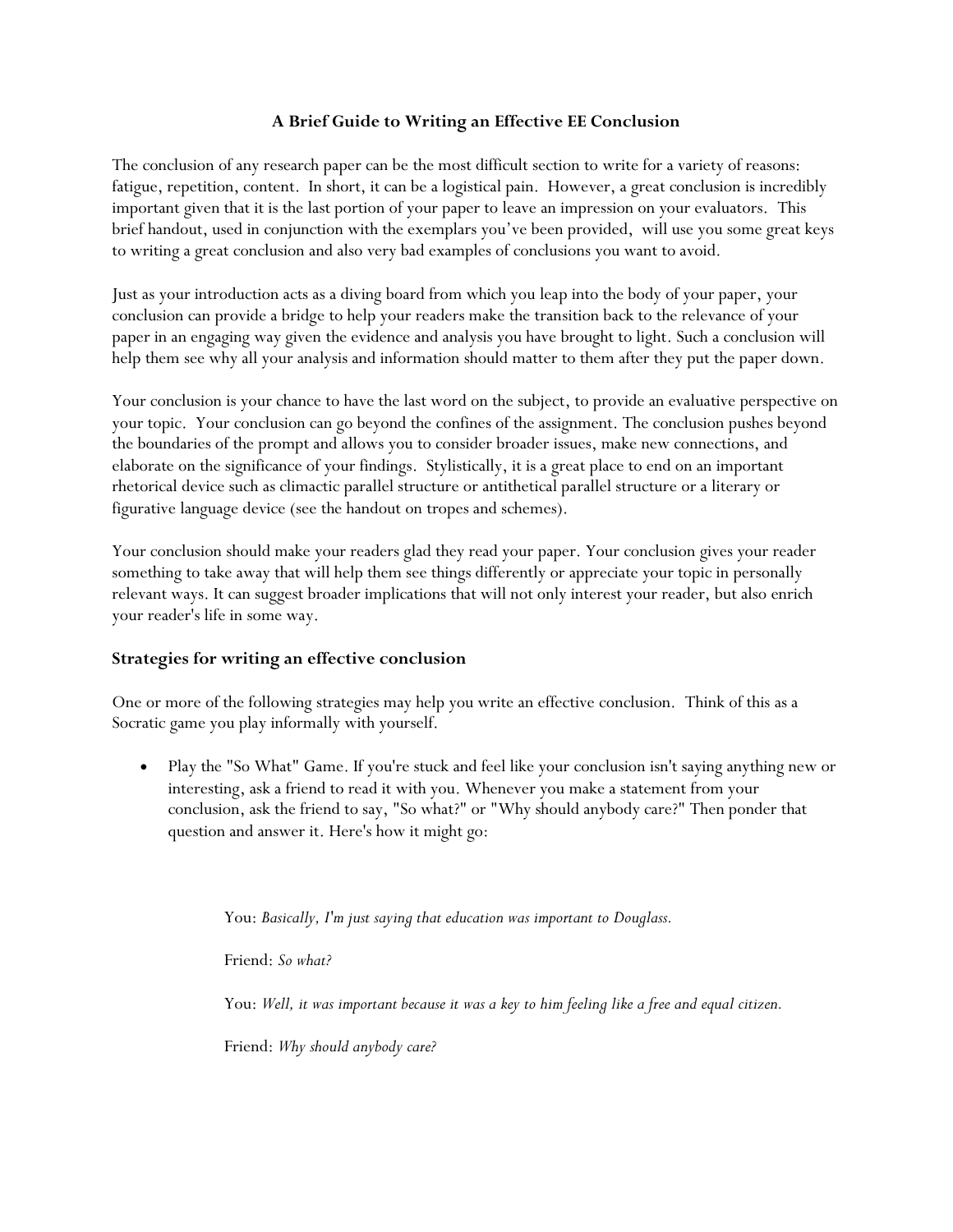You: *That's important because plantation owners tried to keep slaves from being educated so that they could maintain control. When Douglass obtained an education, he undermined that control personally.*

You can also use this strategy on your own, asking yourself "So What?" as you develop your ideas or your draft.

- Return to the theme or themes in the introduction. This strategy brings the reader full circle. For example, if you begin by describing a scenario, you can end with the same scenario as proof that your essay is helpful in creating a new understanding. You may also refer to the introductory paragraph by using key words or parallel concepts and images that you also used in the introduction.
- Synthesize, don't summarize: Include a brief summary of the paper's main points, but don't simply repeat things that were in your paper. Instead, show your reader how the points you made and the support and examples you used fit together. Pull it all together.
- Include a provocative insight or quotation from the research or reading you did for your paper.
- Propose a course of action, a solution to an issue, or questions for further study. This can redirect your reader's thought process and help her to apply your info and ideas to her own life or to see the broader implications.
- Point to broader implications. For example, if your paper examines the Greensboro sit-ins or another event in the Civil Rights Movement, you could point out its impact on the Civil Rights Movement as a whole. A paper about the style of writer Virginia Woolf could point to her influence on other writers or on later feminists.

# **Strategies to avoid**

- Beginning with an unnecessary, overused phrase such as "in conclusion," "in summary," or "in closing." Although these phrases can work in speeches, they come across as wooden and trite in writing.
- Stating the thesis for the very first time in the conclusion.
- Introducing a new idea or subtopic in your conclusion.
- Ending with a rephrased thesis statement without any substantive changes.
- Making sentimental, emotional appeals that are out of character with the rest of an analytical paper.
- Including evidence (quotations, statistics, etc.) that should be in the body of the paper.

# **Four kinds of ineffective conclusions**

- 1. The "That's My Story and I'm Sticking to It" Conclusion. This conclusion just restates the thesis and is usually painfully short. It does not push the ideas forward. People write this kind of conclusion when they can't think of anything else to say. Example: In conclusion, Frederick Douglass was, as we have seen, a pioneer in American education, proving that education was a major force for social change with regard to slavery.
- 2. The "Sherlock Holmes" Conclusion. Sometimes writers will state the thesis for the very first time in the conclusion. You might be tempted to use this strategy if you don't want to give everything away too early in your paper. You may think it would be more dramatic to keep the reader in the dark until the end and then "wow" him with your main idea, as in a Sherlock Holmes mystery. The